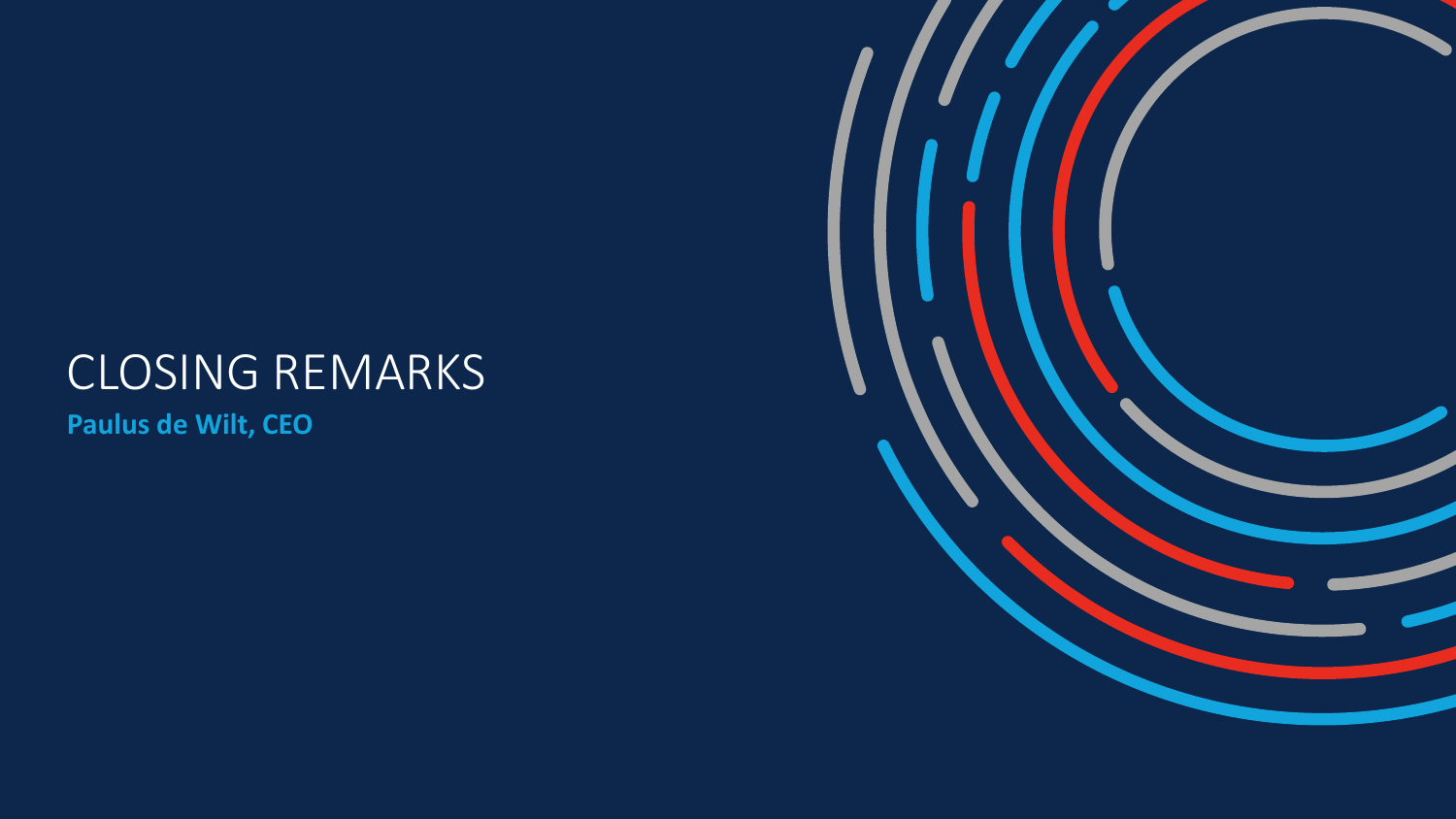### CLOSING REMARKS





#### NIBC has a unique and differentiated business model

- ...capable to re-balance portfolios,
- ...to pro-actively manage portfolios down, if needed, to align to our risk appetite, ...or to grasp opportunities to further grow our client franchise



#### NIBC has defined its role in the changing financial ecosystem

...by partnering with large players to benefit from their economies of scale, ...actively seeking cooperation with fintechs to import their growth and agility, ...and continuous evaluating potential bolt-on M&A opportunities



#### NIBC is building a strong earnings track record

- ...by disciplined execution of our strategy,
- ...leading to a delivery upon our mid-term objectives
- ...resulting in strong capital generation and sustainable 10%+ returns

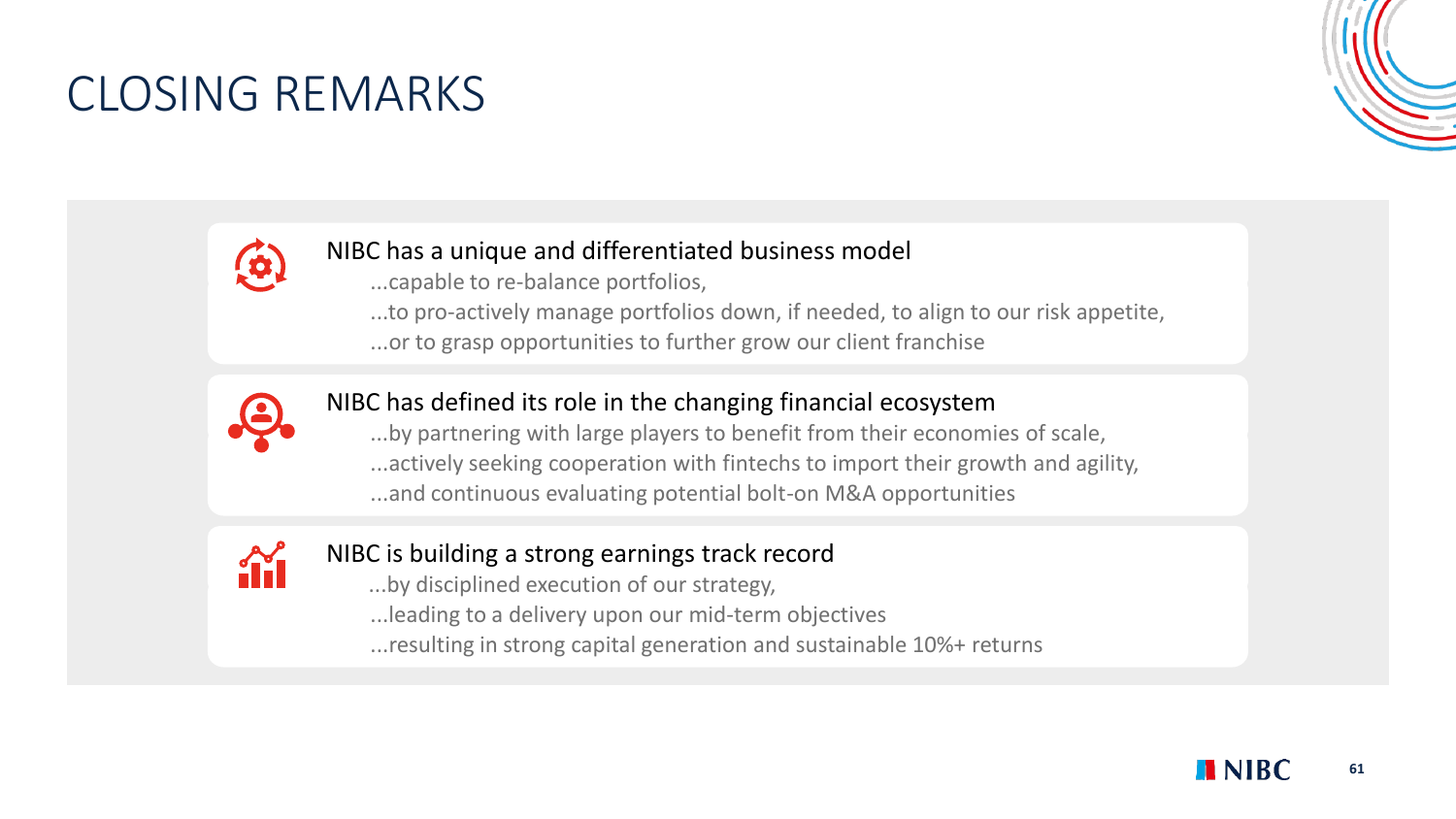### DISCLAIMER



#### **FORWARD-LOOKING STATEMENTS**

The forward-looking statements included in this press release with respect to the business, results of operation and financial condition of NIBC are subject to a number of risks and uncertainties that could cause actual results to differ materially from forecasts, estimates or other statements set forth in this release, including but not limited to the following: changes in economic conditions in Western Europe, changes in credit spreads or interest rates, the results of our strategy and investment policies and objectives. NIBC undertakes no obligation to update or revise any forward-looking statement to reflect events or circumstances that may arise after the date of this release.